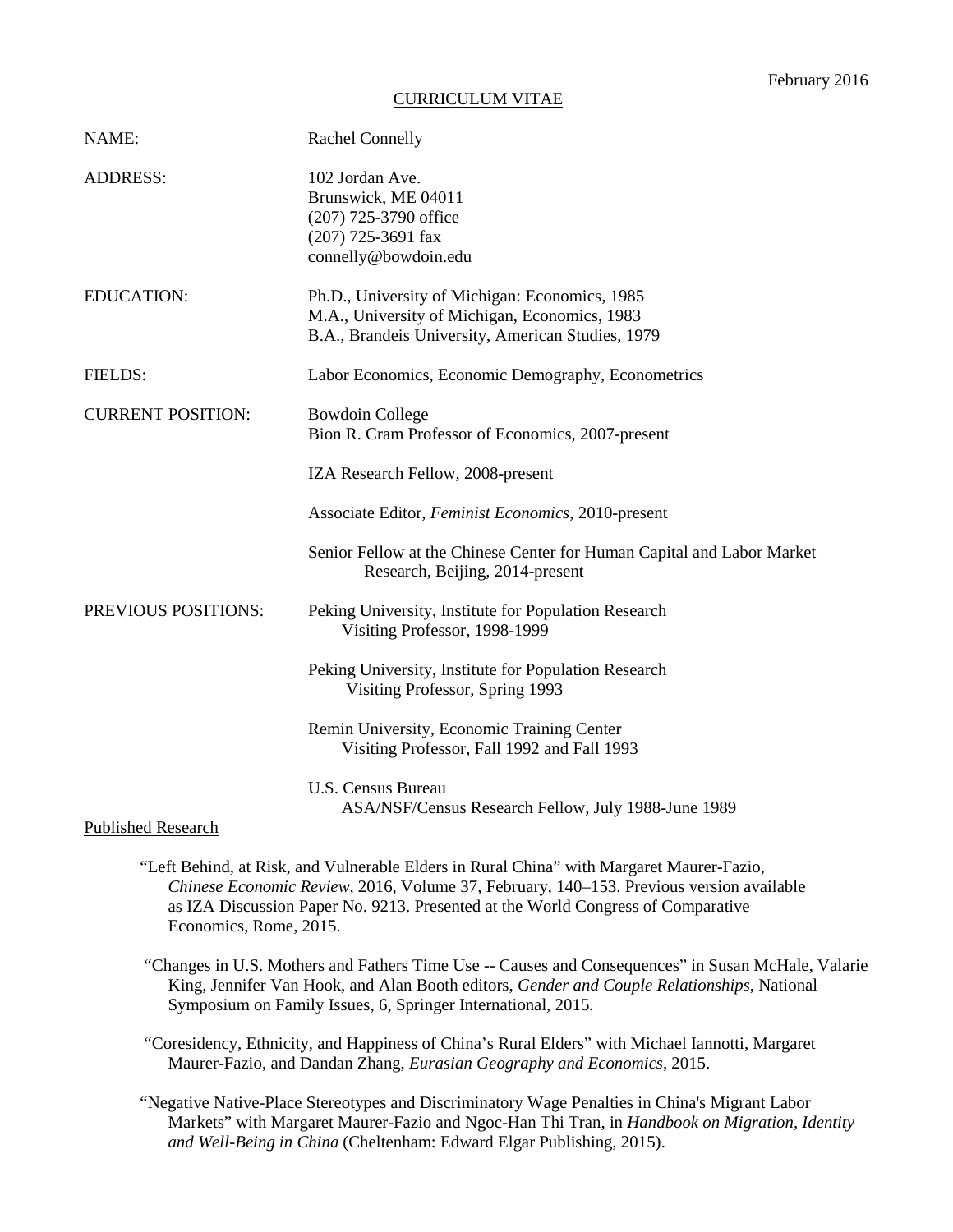- "If You're Happy and You Know It: How Do Mothers and Fathers in the U.S. Really Feel about Caring for Their Children?" with Jean Kimmel, *Feminist Economics*, January 2015, 21(1), 1-34. Earlier version is IZA Working Paper 7531, 2013.
- "Gender Differences in Unpaid Time Use by Family Structure," with Jean Kimmel, in *Family Economics: How Households Impact Markets and Economic Growth*, Esther Redmount, editor (Santa Barbara, CA:ABC-CLIO, 2014).
- "The Role that Children's Education Plays in the Migration Decisions of Chinese Rural Women," with Ken Roberts and Zhenzhen Zheng, *Journal of Contemporary China*, 21(73), January 2012, 93-111.
- "The Settlement of Rural Migrants in Urban China—Some of China's Migrants Are Not "Floating" Anymore," with Ken Roberts and Zhenzhen Zheng, *Journal of Chinese Economic and Business Studies,* 9(3), August 2011, pages 283-300.
- "The Role of Nonstandard Work Status in Parental Caregiving for Young Children," with Jean Kimmel, *Eastern Economics Journal* 37(2), Spring 2011, 248-269.
- "Childcare, Eldercare, and Labor Force Participation of Urban Women in China: 1982-2000," with Margaret Maurer-Fazio, Chen Lan, and Lixin Tang. *Journal of Human Resources* 46(2), Spring 2011, 261-294.
- *Time Use of Mothers in the United States at the Beginning of the 21st Century*, with Jean Kimmel. Kalamazoo: W. E. Upjohn Institute Press, 2010.
- "Changes in the Pattern of China's School Enrollment Rates between 1990 and 2000" with Zhenzhen Zheng, in *Investing in Health and Education for Economic Development in China.* Edited by Gordon Liu, Shufang Zhang, and Zongyi Zhang, World Scientific Publishing, 2010. (Expanded version of "Enrollment and Graduation Patterns as China's Reforms Deepen, 1990-2000,"2007.)
- "The Impact of Migration on the Position of Women in Rural China" with Kenneth Roberts, Zhenzhen Zheng and Zhenming Xie, *Feminist Economics,* January 2010, 16(1), 3-41.
- "Spousal Influences on Parents' Non-Market Time Choices" with Jean Kimmel, *Review of Economics of the Household*, 2009, 7(4), 361-394.
- "Working Parents and Child Care Charting a New Course for Quality" with Michel Lahti, Georgia Nigro and Rebecca Fraser-Thill, *Maine Policy Review*, 2009, 18(1), 94-105.
- "Spousal Economic Factors in ATUS Parents' Time Choices," with Jean Kimmel, *Social Indicator Research*, 2009, 93, 147-152.
- "Mothers' Time Choices: Caregiving, Leisure, Home Production, and Paid Work" with Jean Kimmel, *Journal of Human Resources*, 2007, 42(3), 643-81.
- "School Enrollment and Graduation Rates In Western China Based On The 2000 Census" with Zhenzhen Zheng, *Journal of Chinese Economic and Business Studies*, 2007, 5(2), 147-61.
- "Educational Access for China's Post-Cultural Revolution Generation: Enrollment Patterns in 1990" with Zheng Zhenzhen. Chapter 4, *Education and Reform in China*, edited by Emily Hannum and Albert Park, Routledge, 2007.
- "Enrollment and Graduation Patterns as China's Reforms Deepen, 1990-2000" with Zheng Zhenzhen. Chapter 5, *Education and Reform in China*, edited by Emily Hannum and Albert Park, Routledge, 2007.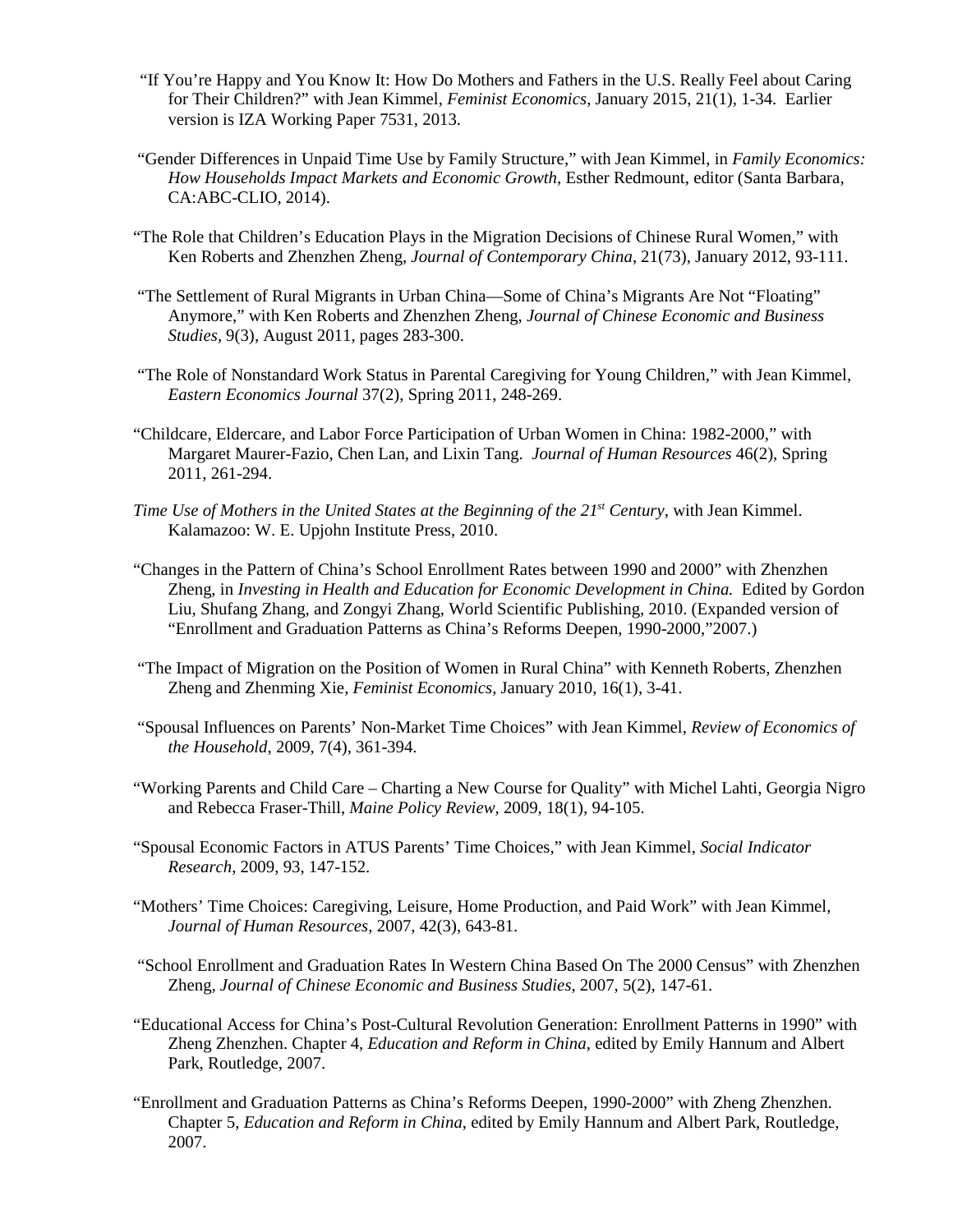- "Tackling the Endogeneity of Fertility in the Study of Women's Employment in Developing Countries: Alternative Estimation Strategies Using Data from Urban Brazil," with Deborah DeGraff, Deborah Levison and Brian McCall, *Feminist Economics,* 2006, 12(4), 561-597.
- "Mothers' Time Spent in Care of her Children and Market Work: A Simultaneous Model with Attitudes as Instruments" with Peter Howie, John Wicks, John M. Fitzgerald, and Douglas Dalenberg, *Applied Economics Papers*, 2006, 13(8), 503-506.
- "The Influence of Local Price and Availability on Parents' Choice of Child Care," with Elizabeth Davis, *Population Research and Policy Review,* 2005, 24(4), 301-334.
- "The Migration Experience of Young Women from Four Counties in Sichuan and Anhui," with Lou Binbin, Zheng Zhenzhen, and Kenneth Roberts. In *On the Move: Women in Rural-Urban Migration in Contemporary China*, edited by Tamara Jacka and Arianne Gaetano, Columbia University Press, 2004.
- *Kids at Work: The Economics of Employer Sponsored On-Site Child Care*, with Deborah DeGraff and Rachel Willis, Kalamazoo MI: W. E. Upjohn Institute for Employment Research Press, 2004.
- "Patterns of Temporary Migration of Rural Women from Anhui and Sichuan Provinces of China," with Kenneth Roberts, Zhenming Xie and Zhenzhen Zheng, *The China Journal*, 2004, 52, 49-70.
- "The Effect on Migration on Rural Women's Decision Making," with Kenneth Roberts, Zhenming Xie and Zhenzhen Zheng. In *Migration and Rural Women's Development*, edited by Zhenzhen Zheng and Zhenming Xie, Beijing, China: Social Sciences Academic Press, 2004. (In Chinese with English Abstracts.)
- "The Value of Employer Sponsored Child Care" with Deborah DeGraff and Rachel Willis, *Industrial Relations,* 2004, 43(4), 759-92.
- "The Effect of Child Care Costs on Employment and Welfare Recipiency of Single Mothers" with Jean Kimmel, *Southern Economic Journal*, Jan 2003, 69 (3), 498-519. This article was the recipient of the Georgescu-Roegen Prize for the best article published in the SEJ during the year 2002-2003.
- "Marital Status and Full-time/Part-time Work Status in Child Care Choices," with Jean Kimmel, *Applied Economics*, 2003, 35(7), 761-77.
- "Determinants of School Enrollment and Completion of 10 to 18 Year Olds in China," with Zheng Zhenzhen, *Economics of Education Review*, 2003, 22(4), 379-388.
- "Marriage, Paid Employment, and Child Care," with Jean Kimmel, Chapter 5 in *Marriage and the Economy: Theory and Evidence from Advanced Industrial Societies,* edited by Shoshana Grossbard-Shechtman. New York and Cambridge: Cambridge University Press, 2003, 248-70.
- "The Future of Jobs in the Hosiery Industry," with Deborah S. DeGraff and Rachel Willis. In *Low-Wage America: How Employers Are Reshaping Opportunity in the Workplace*, edited by Eileen Applebaum, Annette Bernhardt and Richard Murnane, Russell Sage Foundation Press, 2003, 407-45.
- "If You Build It, They Will Come: Parental Use of On-Site Child Care Centers," with Deborah S. DeGraff and Rachel Willis, *Population Research and Policy Review*, June 2002, 21, 241-273.
- "Patterns of Educational Attainment of China's Youth, 10-18 Years Old in 1990" with Zhenzhen Zheng, and L. Xing, *Population and Economics*, 2002(2), 28-37. (In Chinese) Also reprinted in *Demography and Family Planning*, 2002(4), 22-31. (In Chinese)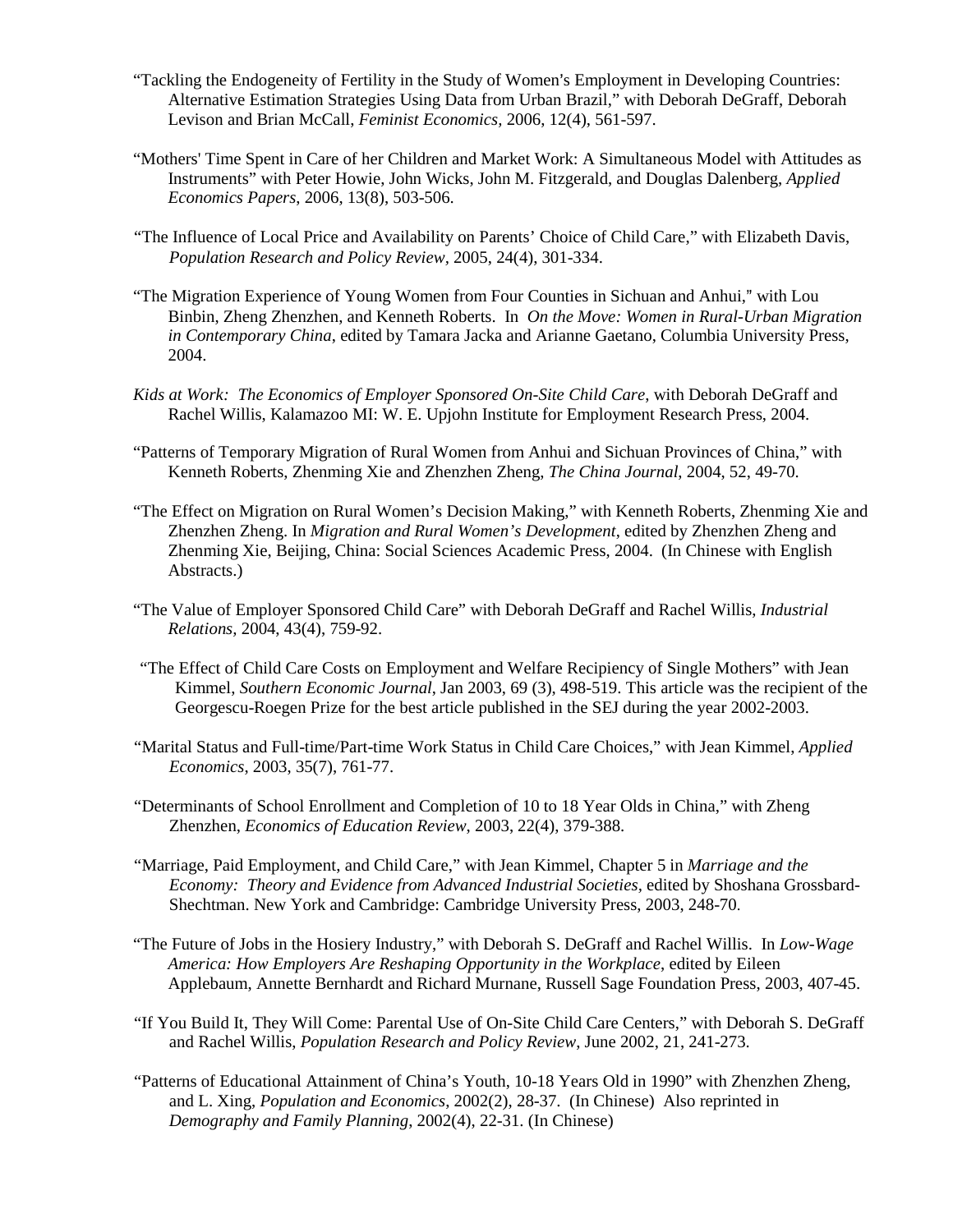- "Women's Employment Status and Hours Employed in Urban Brazil: Does Husbands' Presence Matter?" with Deborah S. DeGraff and Deborah Levison, *Labour*, March 2001, 15(1), pp. 133-67.
- "Women's Employment and Child Care in Brazil" with Deborah S. DeGraff and Deborah Levison, *Economic Development and Cultural Change*, 1996, 44(3), 619-56.
- "Comments on the Fertility/Employment Interaction" *Population and Development Review*, Supplement 996, 22, 290-94.
- "Caring for Preschool Children in Urban Brazil," with Deborah S. DeGraff and Deborah Levison, *Labour*, 1996, 10(3), 583-608.
- "The Effect of Cohort Composition on Human Capital Accumulation Across Generations," with Peter Gottschalk, *Journal of Labor Economics*, 1995, 13(1), 155-76.
- "The Future of SIPP for Analyzing Child Care and Child Support," *Journal of Economic and Social Measurement*, 1992, 18(1-4), 213-30.
- "Self-Employment and Providing Child Care: Employment Strategies for Women with Young Children." *Demography*, 1992, 29(1), 17-29.
- "The Effect of Child Care Costs on Married Women's Labor Force Participation," *Review of Economics and Statistics*, 1992, 74(1), 83-90.
- "The Importance of Child Care Costs to Women's Decision Making" in *The Economics of Child Care*, ed. David Blau, Russell Sage, 1991, 87-117.
- "Occupational Choice under Uncertainty When Experience is a Determinant of Earnings," *Econometrica*, 1989. 57(5), 1215-19.
- "A Framework for Analyzing the Impact of Cohort Size on Education and Labor Earnings," *Journal of Human Resources*, 1986, 21(4), 543-62.

# Writing for a general audience

- "If You Are Happy and You Know It," Blog post, http://feministeconomicsposts.iaffe.org/2014/12/16/ifyoure-happy-and-you-know-it/
- "Demography in the News—Beware of Rogue Trends," Blog post, http://feministeconomicsposts.iaffe.org/2013/11/08/demography-in-the-news-beware-of-roguetrends/#more
- "Using Social Media for Self Promotion," *Committee for the Status of Women in the Economics Profession Newsletter*, Winter 2012, 9-11.
- "Time of Day Flexibility: Our Blessing and Our Curse," Guest blog entry on Sloan Network, Work and Family Blog, September 5, 2011. https://workfamily.sas.upenn.edu/legacy/blog/time-day-flexibilityour-blessing-and-our-curse
- "Finding Work/Family Balance in Academia," Guest blog entry on Pearls of Wisdom blog, http://theprofessorisin.com/2011/08/19/finding-worklife-balance-in-academia/
- "Professor Mom: Finding Work-Family Balance Despite the Odds," with Kristin R. Ghodsee, *Chronicle of Higher Education*, 7/29/2011, Vol. 57 Issue 42, pB60-B62.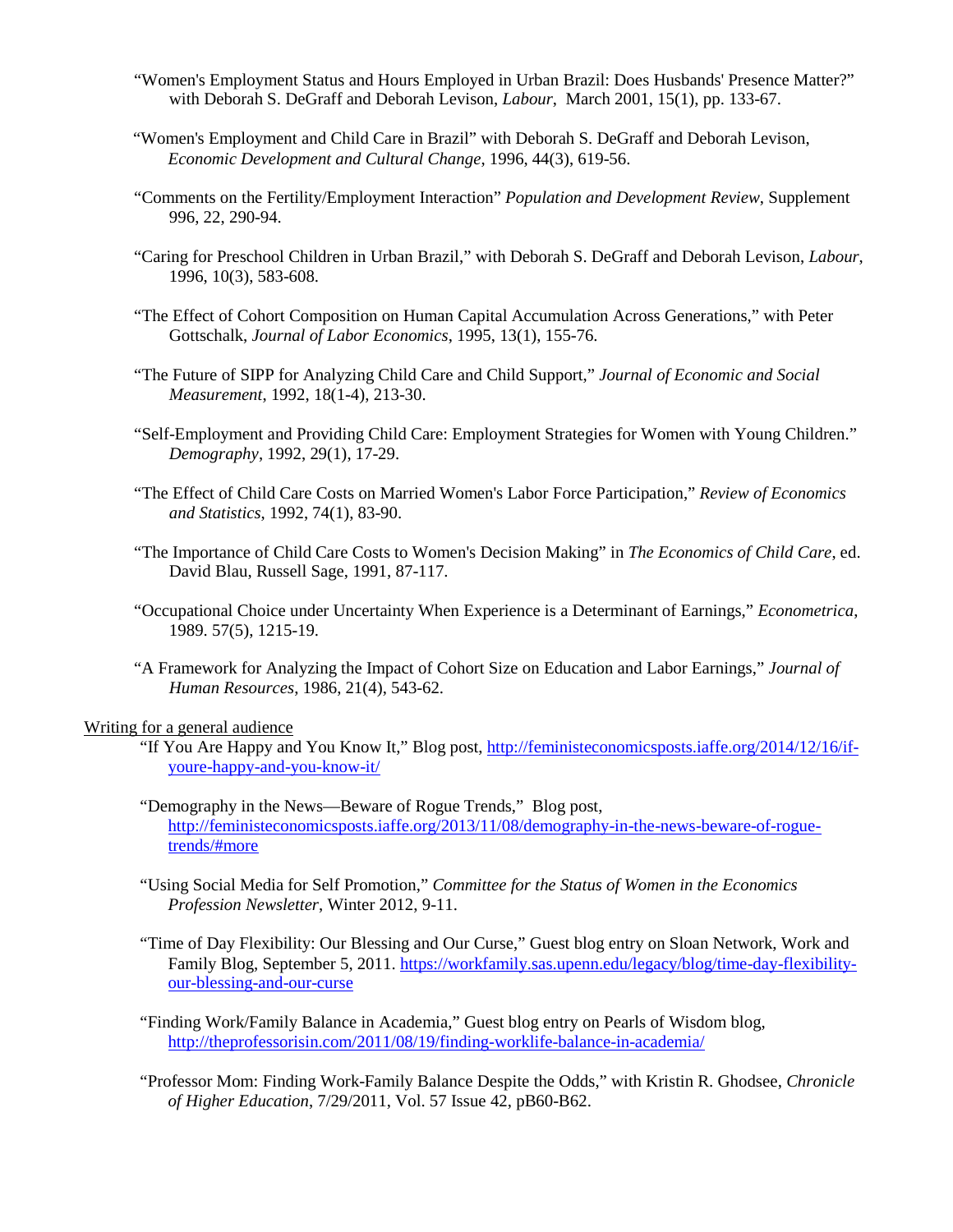- *Professor Mommy: Finding Work-Family Balance in Academia,* with Kristen R. Ghodsee (Lanham, MD: Rowman and Littlefield, July 2011). New paperback edition, with new preface and afterword, Jan. 2014.
- "Time Use of Mothers in the United States: Recent Evidence from the American Time Use Survey," with Jean Kimmel, *Employment Research—The Newsletter of the W. E. Upjohn Institute for Employment Research*, January 2009, 3-6. http://www.upjohninstitute.org/publications/newsletter/rc-jk\_109.pdf
- "Keeping Good Job Opportunities in the Community: How and When to Use Public Training Resources to Revitalize Good Manufacturing Jobs in the United States," with Rachel Willis, Policy Brief Series, Center on Poverty, Work and Opportunity, University of North Carolina Law School, 2007.

"Why Socks Are Made in America and Why Do We Care?" *Bowdoin Forum*, 7, Spring 2004, 27-38.

"The Economics of the Life Course," *Bowdoin Magazine*, May 1996.

"The Contribution of Women in Economic Demography," *Committee on the Status of Women in the Economics Profession Newsletter*, October 1995.

# Working Papers

- "The Impact of Food Stamps Income on Age at Onset of Adverse Health Conditions" with John Fitzgerald, 2015. Presented at RIDGE/ IRP Conference, May 2015 and Oct 2015 and at APAM meetings Nov 2015.
- "Cultural and Ethnic Differences in the Transitions from Work to "Retirement" of Rural Elders in China's Minority Regions." with Margaret Maurer-Fazio. IZA Working Paper 9343. Presented at the 6th IZA/CIER Annual Workshop on Research in Labor Economics, Bonn, July 2014 and at CHES conference Beijing October 2014.
- "What Will You Do if I Say 'I Do'? The Effect of the Sex Ratio on Time Use within Taiwanese Couples," with Simon Chang and Ping Ma, IZA Working Paper 9287, 2015
- "Labor Force Participation of Chinese's Population Aged 50 or Older from 1982 to 2000: What Role Does Coresidency Play?" with Margaret Maurer-Fazio and Zhang Dandan. IZA Working Paper 8068. Presented at the International Association for Feminist Economists meeting, Barcelona, Spain, June 2012.
- "Can the Single Diary per Household Problem be Overcome?" with Jean Kimmel. Presented at the American Time Use Research Conference and Workshop, University of Maryland, June 2009.
- "The Impact of Migration on the Reproductive Health Knowledge and Outcomes of Women in Rural China" with Kenneth Roberts, Anh H. Vu and Zhenzhen Zheng. Presented at the Population Association of America Meeting, March 2006; Association for Asian Studies, April 2006.
- "The Reports of My Demise Are Greatly Exaggerated: Textiles in North Carolina" with Rachel Willis, 2005. Presented at Conference on the Global South, University of North Carolina, Chapel Hill, March 2005.
- "The Importance of College for Child Care Worker Wages and Turnover," with Jean Kimmel, 2005. Presented at Midwestern Economics Meeting, Chicago Il, 2002.
- "Child Care Policy and Women's Market Work in Urban Brazil" with Deborah DeGraff and Deborah Levison. World Employment Programme Research, Working Paper No. 180, International Labour Office, 1992.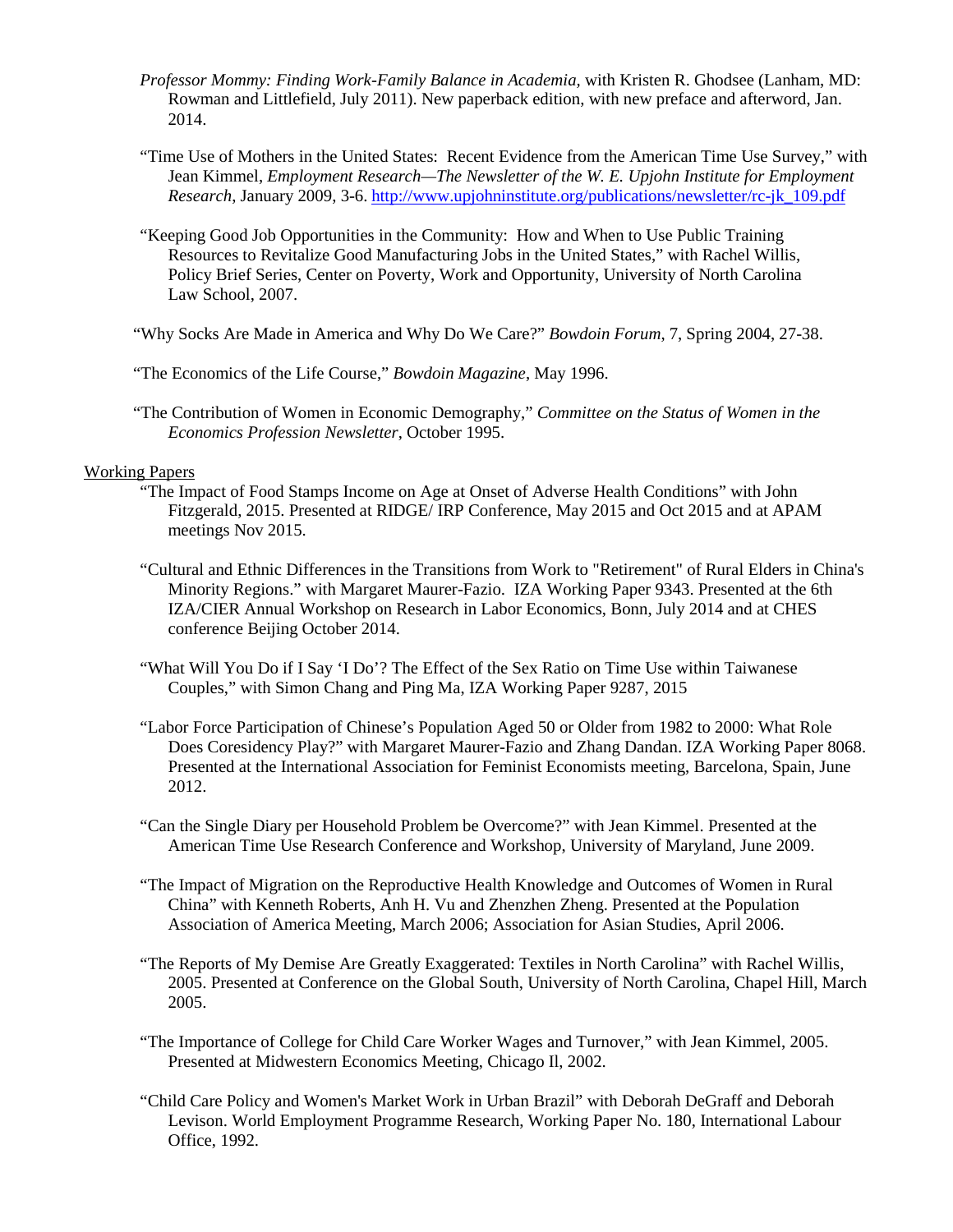- "Job Turnover among Child Care Workers: A Longitudinal Analysis." Bowdoin College Working Paper, 1991.
- "The Cost of Child Care for Single Mothers -- Its Effect on Labor Force Participation and AFDC Participation." Institute for Research on Poverty Discussion Paper, DP 920-90, 1990.
- "Determinants of Weekly Child Care Expenditures: A Comparison of Married and Unmarried Mothers," Bowdoin College Working Paper, 1989.
- "The Market for Child Care: An Application of Microeconomic Analysis for Considering the Policy Issues" prepared for National Academy of Sciences Committee on Child Care, 1988.
- "Barrier to the Supply of Quality Affordable Child Care" prepared for the Child Care Action Campaign, 1988.
- "The Market for Child Care" presented at the PAA Meetings 1987.

### Research in Progress

- "Intergenerational Linkages in Health, Education and Income of Young Adults in the United States" with John Fitzgerald.
- "The Changing Patterns of Chinese Elders' Work Lives--1982 to 2000," with Margaret Maurer-Fazio and Dandan Zhang.
- "A Comparison of Han and Minority Chinese Women's Time Use—Employment, Caregiving, and Home Production" with Margaret Maurer-Fazio.

"The Health, Happiness, and Labor Supply of China's Rural Elders" with Margaret Maurer-Fazio.

#### RESEARCH GRANTS:

- IRP RIDGE Center for National Food and Nutrition Assistance Research 2014–2015 Small Grants for research on "The Impact of Food Stamps on Age at Onset of Adverse Health Conditions" with John Fitzgerald.
- Colby, Bates, and Bowdoin Mellon Faculty Enhancement Award for research on "The Changing Patterns of Chinese Urban Women's Work Lives--1982 to 2000," with Margaret Maurer-Fazio, 2008.
- W.E. Upjohn Institute for research on "The Role of Caregiving in Mothers' Time Use: Recent Evidence from the New American Time Use Survey" with Jean Kimmel, 2005.
- Bowdoin Faculty Leave Supplement for "There and Back: Circular Migration and Rural Chinese Women's Lives at the Turn of the 21<sup>st</sup> Century," Fall 2005.
- Bowdoin Freeman Faculty Research Fund for travel related to "There and Back: Circular Migration and Rural Chinese Women's Lives at the Turn of the 21<sup>st</sup> Century," 2005.
- Wildacres Retreat Residency, 2004.
- Bowdoin Freeman Faculty Research Fund for "Lessons across the Ocean: Low Wage Workers in China and the United States," 2003.
- Ford Foundation for "Causes of Early School Leaving in Rural Hebei Province, China" with Ma Wanhua and Zheng Zhenzhen, June 2001.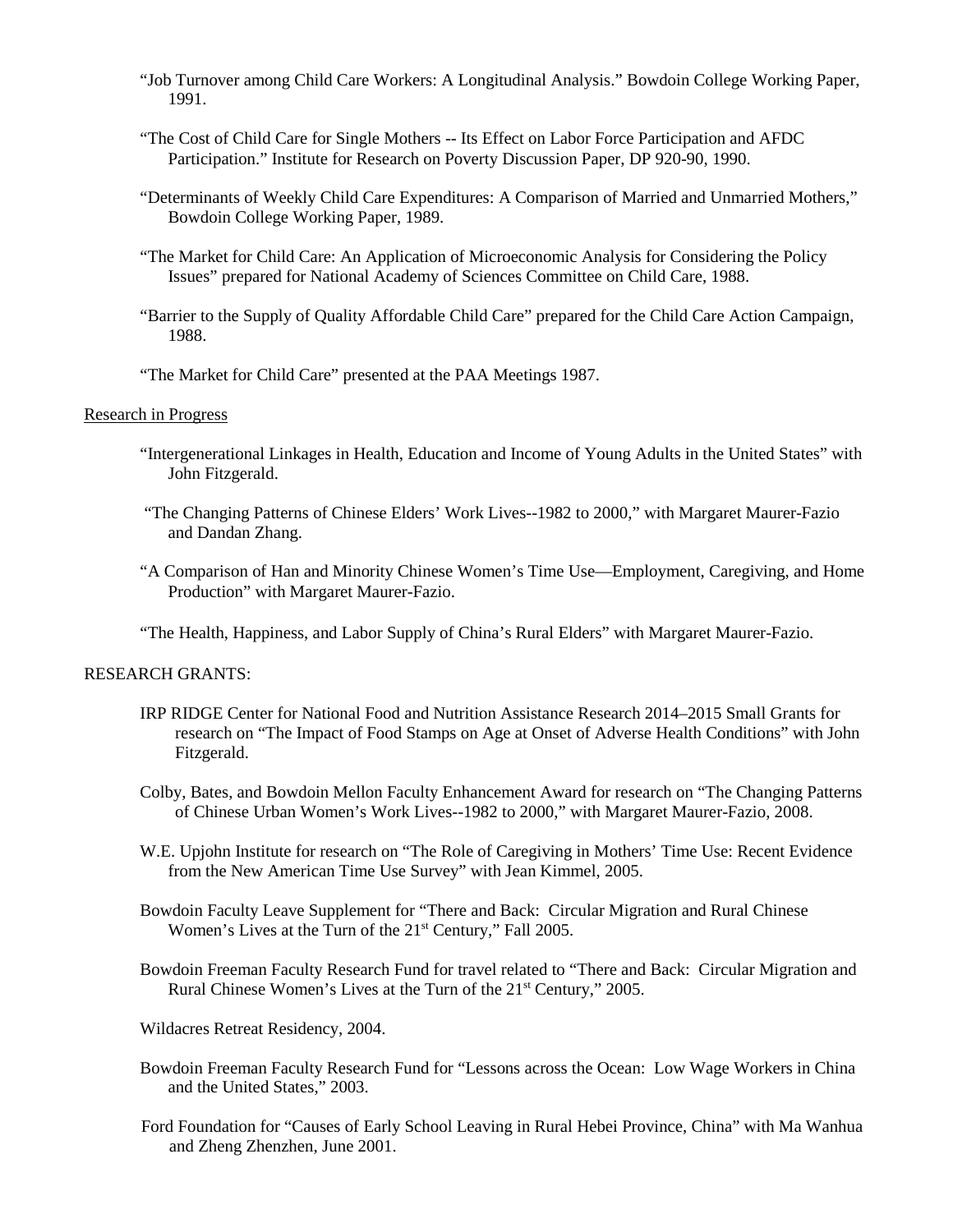- Bowdoin Freeman Faculty Research Fund, for "The Impact of Migration on the Status of Women and Reproductive Health in Rural China," 2000.
- Ford Foundation for "The Impact of Migration on the Status of Women and Reproductive Health in Rural China" with Zheng Zhenzhen, Xie Zhenming, Gu Baochang, and Kenneth Roberts, 1999.
- Russell Sage/Rockefeller--Future of Work Grant for "Squeezed Between a Rock and a Hard Place-- Changes in Employment Practices in the Hosiery Industry" with Deborah DeGraff and Rachel Willis, 1999.
- Joint Center for Poverty Research, Small Grant Recipient, for "Marital Status and Full-time/Part-time Work Status in Child Care Choices: Changing the Rules of the Game" with Jean Kimmel. 1998.
- Bowdoin Faculty Leave Supplement, for "The Causes and Consequences of Early School Leaving in China," 1998-99.
- Bowdoin Freeman Faculty Research Fund, for "The Causes and Consequences of Early School Leaving in China," 1998.
- W.E. Upjohn Institute for research on "The Value of Employer-Sponsored Child Care to Employees, Firms and the Public," with Deborah DeGraff and Rachel Willis, 1995.
- National Science Foundation for research on "Child Care in Brazil" with Deborah DeGraff and Deborah Levison, 1990-1991.
- International Labor Organization for research on "Child Care in Brazil" with Deborah DeGraff and Deborah Levison, 1990.
- Institute for Research on Poverty, Small Grant for "Cost of Child Care for Single Mothers," 1989.
- Bowdoin College Faculty Research Fund, 1986, 1987, 1988, 1989, 1992, 1994, 1998, 2000, 2002, 2003, 2006, 2007, 2008, 2012, 2013.

### OTHER PROFESSIONAL ACTIVITIES:

Visiting faculty lecturer, Chinese Center for Human Capital and Labor Market Research, Beijing, March 2013 and March 2015.

NIH Review Panel, May 2011 and Sept 2011.

Member of Advisory Committee and Research Committee of the Maine Child Care Data and Research Capacity Study, 2003-2009.

CeMent mentor, Midwestern Economics Meetings, March 2006.

External Reviewer for Tenure and Promotion Cases: Ohio State, College of William and Mary, Queens College, College of Wooster, Rutgers University, Swarthmore College, Macalester College, Ohio University and University of New Hampshire, Pomona College, Texas Tech.

Consultant for NEW Partners (New England States Project on Child Care Workers) funded by U.S. HHS. Attend regional meetings and review documents, 2001-2003.

Consultant on Minnesota Child Care study funded by U.S. HHS. 2001-2003.

Member of ASA/SRM Working Group on the Technical Aspects of the SIPP, 1999-2001.